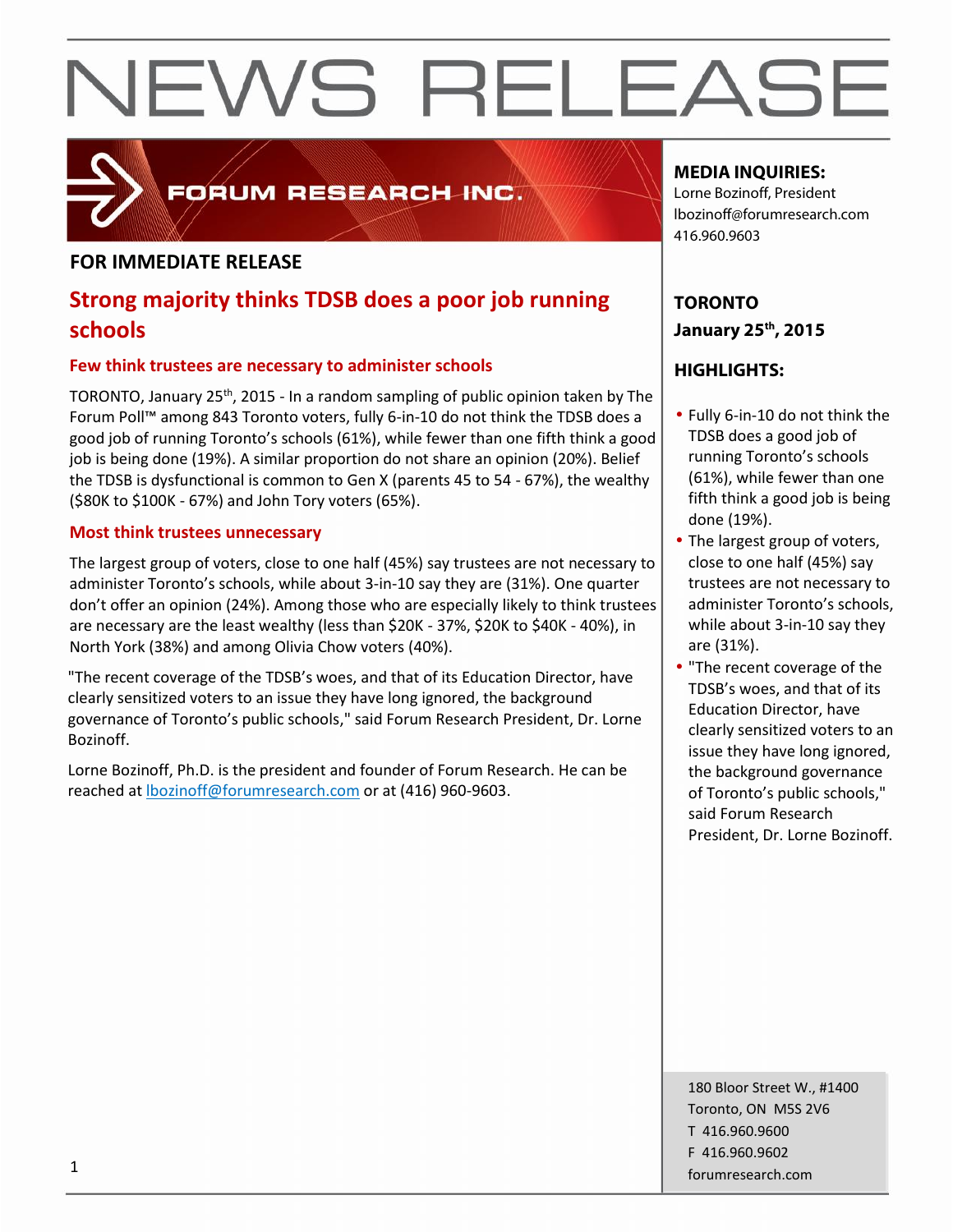## **Methodology**

The Forum Poll™ was conducted by Forum Research with the results based on an interactive voice response telephone survey of 843 randomly selected voters in Toronto, Ontario. The poll was conducted on January 24<sup>th</sup> and 25<sup>th</sup>, 2015.

FORUM RESEARCH INC.

Results based on the total sample are considered accurate +/-3%, 19 times out of 20. Subsample results will be less accurate. Margins of error for subsample (such as age, gender) results are available at www.forumresearch.com/samplestim.asp

Where appropriate, the data has been statistically weighted by age, region, and other variables to ensure that the sample reflects the actual population according to the latest Census data.

This research is not necessarily predictive of future outcomes, but rather, captures opinion at one point in time. Forum Research conducted this poll as a public service and to demonstrate our survey research capabilities. Forum houses its poll results in the Data Library of the Department of Political Science at the University of Toronto.

With offices across Canada and around the world, 100% Canadian-owned Forum Research is one of the country's leading survey research firms. This Forum Poll™and other polls may be found at Forum's poll archive at www.forumresearch.com/polls.asp

#### **MEDIA INQUIRIES:**

Lorne Bozinoff, President lbozinoff@forumresearch.com 416.960.9603

**TORONTO January 25th, 2015**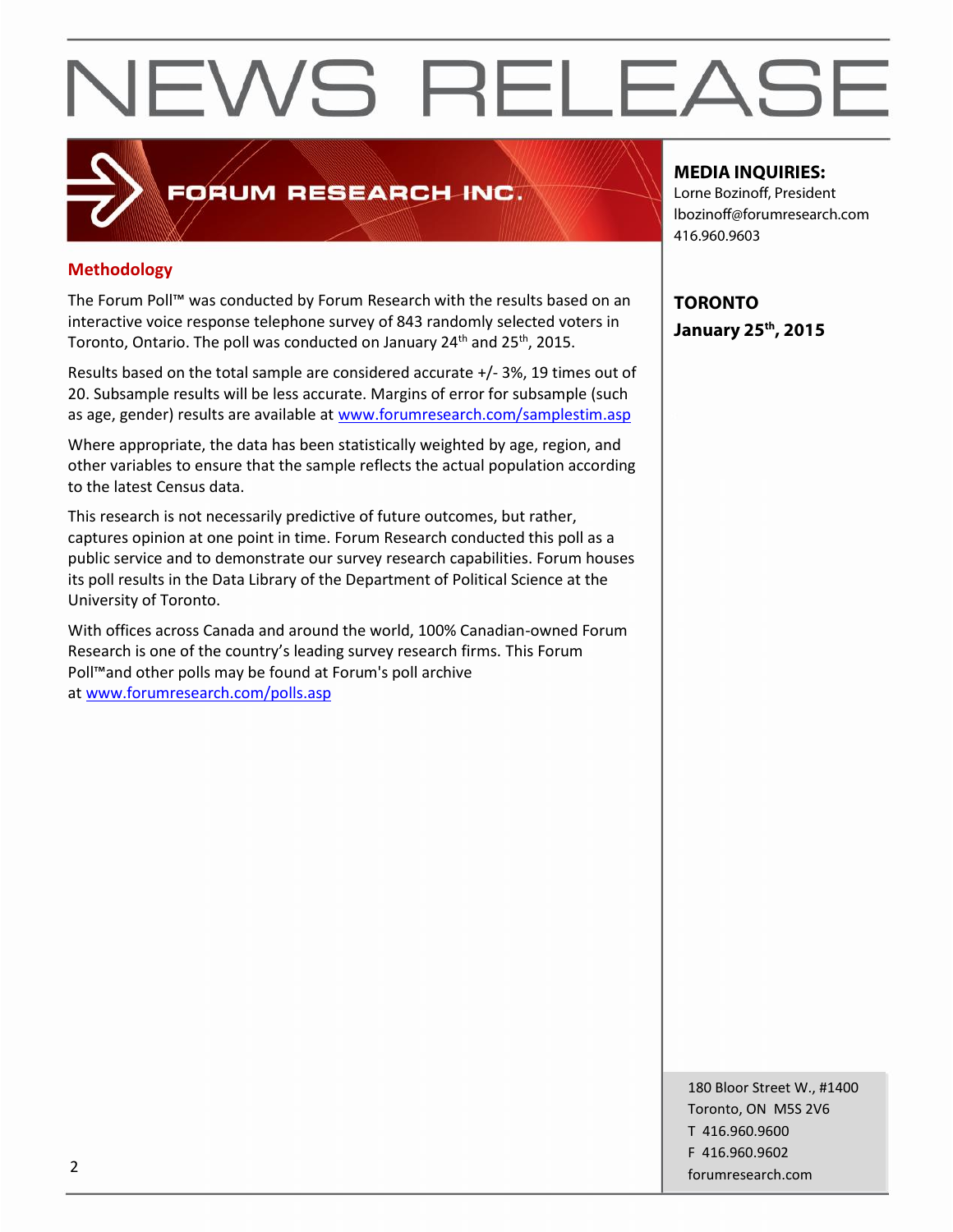

#### *TDSB: Doing a Good Job*

*'Do you think the Toronto District School Board, or TDSB, does a good job of administering Toronto's public schools or not?'*

#### *[All Respondents]*

#### *Age / Gender*

| %                                        | <b>Total</b> | $18 -$<br>34 | $35 -$<br>44 | 45-<br>54 | $55 -$<br>64 | $65+$ | <b>Male</b> | <b>Female</b> |
|------------------------------------------|--------------|--------------|--------------|-----------|--------------|-------|-------------|---------------|
| Sample                                   | 843          | 201          | 151          | 147       | 160          | 184   | 480         | 363           |
| Think the TDSB does a good job           | 19           | 18           | 30           | 17        | 14           | 10    | 21          | 17            |
| Do not think the TDSB does a<br>good job | 61           | 62           | 51           | 67        | 62           | 64    | 62          | 60            |
| Don't know                               | 20           | 20           | 19           | 16        | 25           | 27    | 17          | 23            |

#### *Region*

| %                                        | <b>Toronto or</b><br><b>Total</b><br><b>East York</b> |     | <b>North</b><br><b>York</b> | <b>Etobicoke or</b><br><b>York</b> | Scarborough |  |
|------------------------------------------|-------------------------------------------------------|-----|-----------------------------|------------------------------------|-------------|--|
| Sample                                   | 843                                                   | 348 | 141                         | 182                                | 172         |  |
| Think the TDSB does a<br>good job        | 19                                                    | 17  | 21                          | 18                                 | 20          |  |
| Do not think the TDSB<br>does a good job | 61                                                    | 63  | 61                          | 59                                 | 61          |  |
| Don't know                               | 20                                                    | 21  | 18                          | 24                                 | 19          |  |

#### *Household Income*

| ℅                                           | <b>Total</b> | $<$ \$20 $K$ | $$20-$<br><b>\$40K</b> | \$40-<br><b>\$60K</b> | \$60-<br><b>\$80K</b> | \$80-<br>\$100K | $$100-$<br><b>\$250K</b> | \$250K+ |
|---------------------------------------------|--------------|--------------|------------------------|-----------------------|-----------------------|-----------------|--------------------------|---------|
| Sample                                      | 843          | 90           | 126                    | 101                   | 120                   | 91              | 173                      | 24      |
| <b>Think the TDSB</b><br>does a good job    | 19           | 24           | 25                     | 16                    | 23                    | 14              | 18                       | 19      |
| Do not think the<br>TDSB does a good<br>job | 61           | 44           | 51                     | 65                    | 60                    | 67              | 66                       | 64      |
| Don't know                                  | 20           | 33           | 23                     | 19                    | 16                    | 19              | 16                       | 18      |

#### *Last Mayoral Vote*

| %                                        | <b>Total</b> | Doug<br>Ford | <b>John</b><br><b>Tory</b> | <b>Olivia</b><br>Chow | <b>Someone</b><br>else |  |
|------------------------------------------|--------------|--------------|----------------------------|-----------------------|------------------------|--|
| Sample                                   | 843          | 145          | 343                        | 158                   | 47                     |  |
| Think the TDSB does a good job           | 19           | 19           | 15                         | 21                    | 14                     |  |
| Do not think the TDSB does a<br>good job | 61           | 59           | 65                         | 60                    | 77                     |  |
| Don't know                               | 20           | 22           | 19                         | 20                    | 9                      |  |

## **MEDIA INQUIRIES:**

Lorne Bozinoff, President lbozinoff@forumresearch.com 416.960.9603

### **TORONTO January 25th, 2015**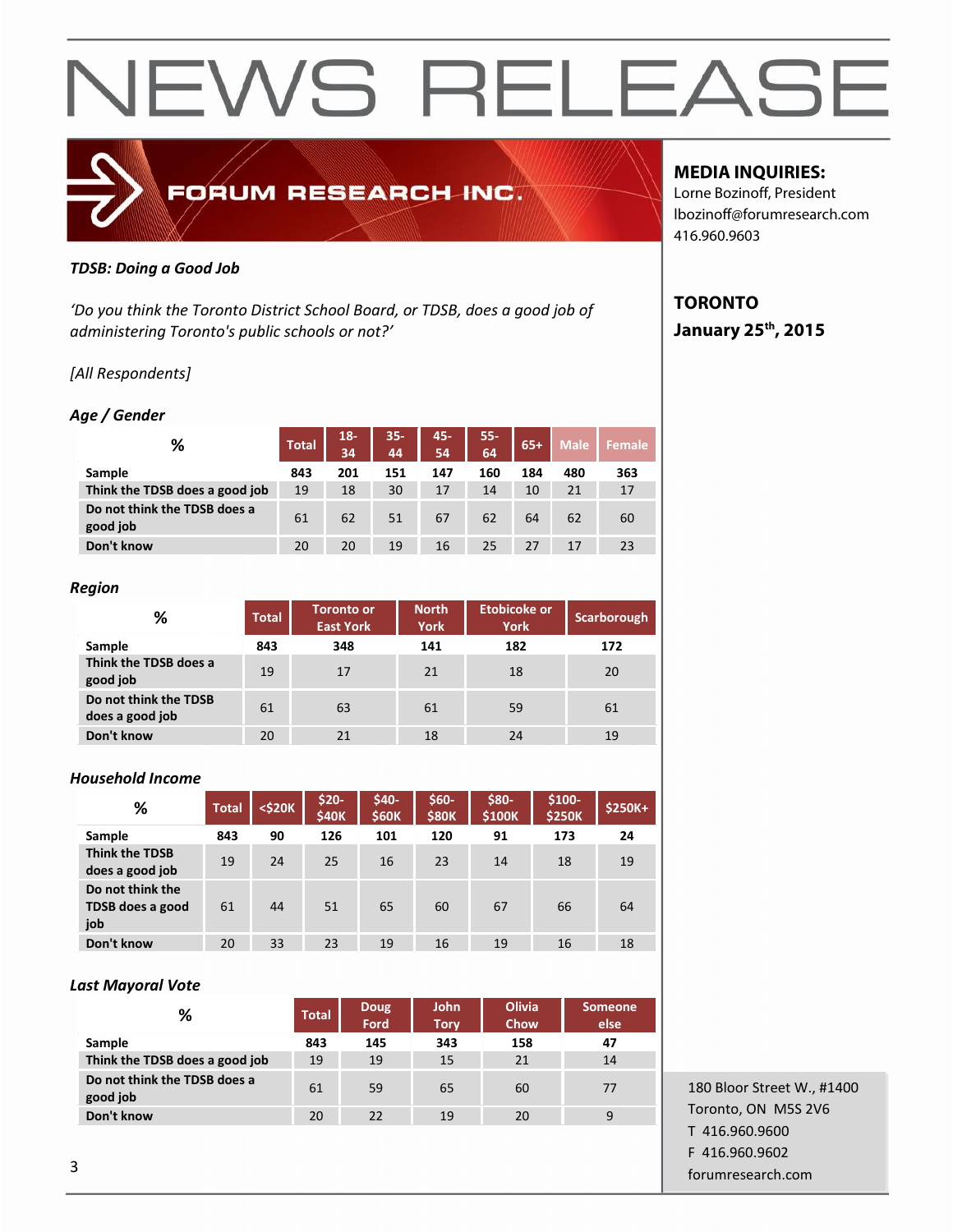

#### *Necessity of Trustees*

*'Are trustees necessary to administer Toronto's public schools or not?'*

#### *[All Respondents]*

#### *Age / Gender*

| %                          | <b>Total</b> | 18-34 | $135-44$ 45-54 55-64 65+ |     |     |     | <b>Male</b> | Female |  |
|----------------------------|--------------|-------|--------------------------|-----|-----|-----|-------------|--------|--|
| Sample                     | 843          | 201   | 151                      | 147 | 160 | 184 | 480         | 363    |  |
| Trustees are necessary     | 31           | 34    | 32                       | 34  | 27  | 26  | 33          | 30     |  |
| Trustees are not necessary | 45           | 38    | 42                       | 48  | 53  | 52  | 49          | 42     |  |
| Don't know                 | 24           | 28    | 26                       | 18  | 19  | 22  | 18          | 29     |  |

#### *Region*

| %                                    | <b>Toronto or East</b><br><b>Total</b><br><b>York</b> |     | <b>North</b><br><b>York</b> | <b>Etobicoke or</b><br><b>York</b> | Scarborough |  |
|--------------------------------------|-------------------------------------------------------|-----|-----------------------------|------------------------------------|-------------|--|
| Sample                               | 843                                                   | 348 | 141                         | 182                                | 172         |  |
| <b>Trustees are</b><br>necessary     | 31                                                    | 31  | 38                          | 26                                 | 31          |  |
| <b>Trustees are not</b><br>necessary | 45                                                    | 43  | 40                          | 50                                 | 47          |  |
| Don't know                           | 24                                                    | 25  | 22                          | 25                                 | 22          |  |

#### *Household Income*

| %                                | <b>Total</b> | <\$20K | $$20-$<br><b>\$40K</b> | \$40-<br><b>\$60K</b> | \$60-<br><b>\$80K</b> | \$80-<br>\$100K | \$100-<br><b>\$250K</b> | \$250K+ |
|----------------------------------|--------------|--------|------------------------|-----------------------|-----------------------|-----------------|-------------------------|---------|
| Sample                           | 843          | 90     | 126                    | 101                   | 120                   | 91              | 173                     | 24      |
| <b>Trustees are</b><br>necessary | 31           | 37     | 40                     | 27                    | 32                    | 20              | 31                      | 38      |
| Trustees are not<br>necessary    | 45           | 41     | 28                     | 57                    | 44                    | 57              | 49                      | 43      |
| Don't know                       | 24           | 22     | 32                     | 16                    | 24                    | 23              | 20                      | 19      |

#### *Last Mayoral Vote*

| %                          |     |     |     |     | Total   Doug Ford   John Tory   Olivia Chow   Someone else |
|----------------------------|-----|-----|-----|-----|------------------------------------------------------------|
| <b>Sample</b>              | 843 | 145 | 343 | 158 |                                                            |
| Trustees are necessary     | 31  | 28  | 28  | 40  | 35                                                         |
| Trustees are not necessary | 45  | 54  | 49  | 32  | 46                                                         |
| Don't know                 | 24  | 18  |     | 29  | 19                                                         |

### **MEDIA INQUIRIES:**

Lorne Bozinoff, President lbozinoff@forumresearch.com 416.960.9603

## **TORONTO**

**January 25th, 2015**